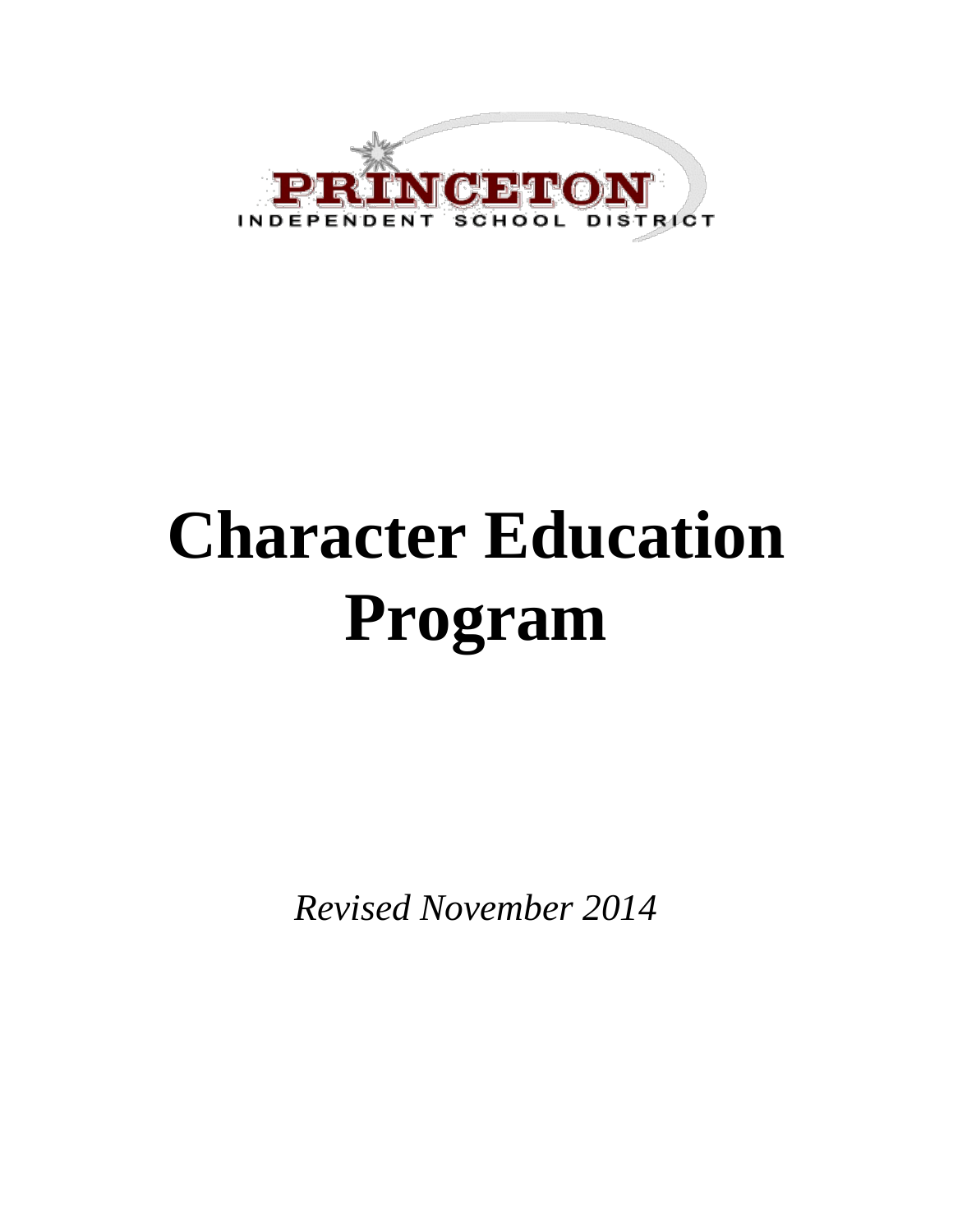### **Table of Contents**

| PISD Character Education Mission Statement1                          |
|----------------------------------------------------------------------|
|                                                                      |
|                                                                      |
| Purpose for Character Education Program1                             |
|                                                                      |
|                                                                      |
| State Policy on Character Education3                                 |
|                                                                      |
|                                                                      |
|                                                                      |
|                                                                      |
|                                                                      |
|                                                                      |
|                                                                      |
| Classroom Applications: 100 Ways to Promote Character 8              |
| Parent Involvement: 25 Character Education Suggestions for Parents15 |
|                                                                      |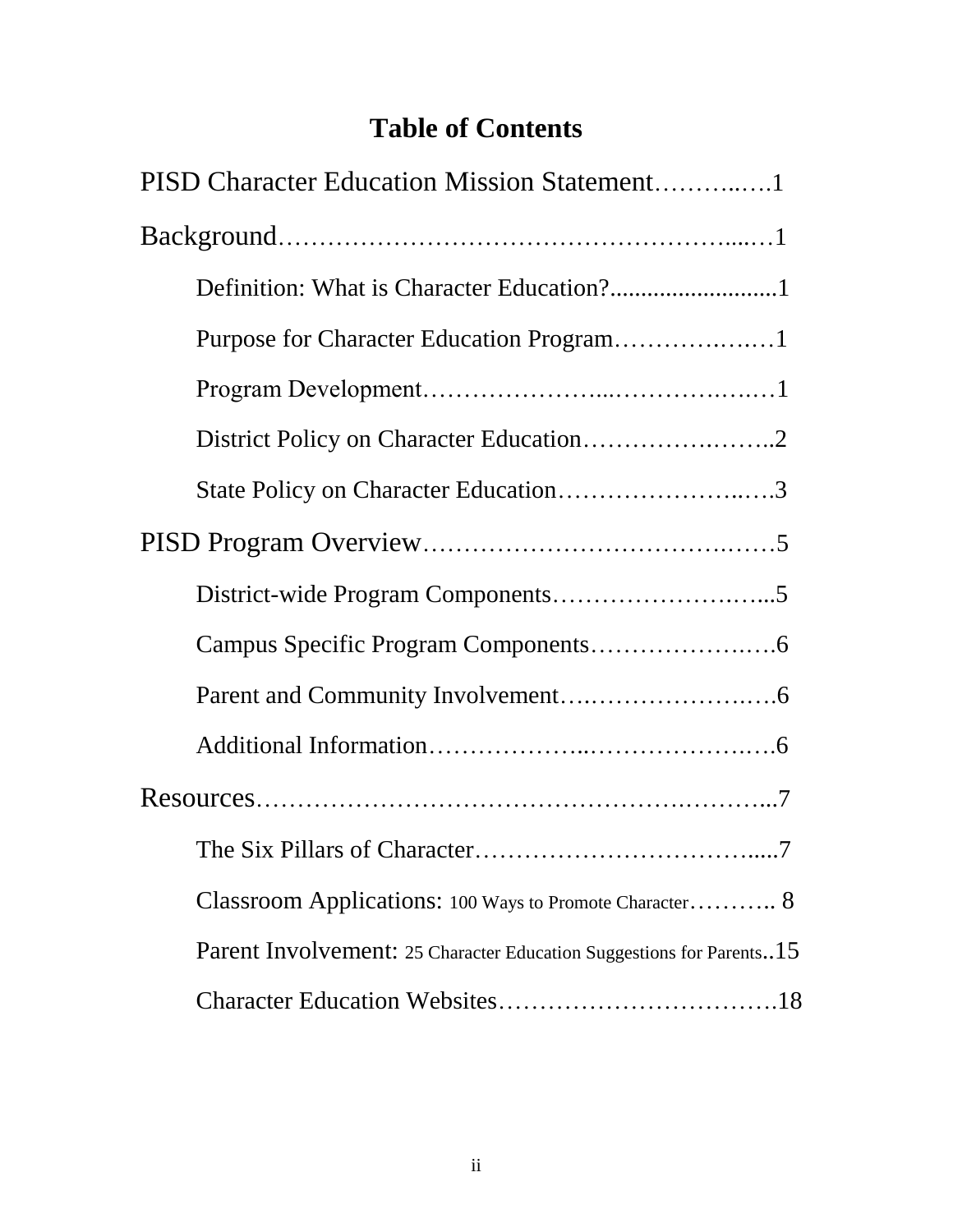### **PISD Character Education Mission Statement**

*PISD is dedicated to providing a foundation for personal and social growth in order to develop students of exemplary character who become responsible, productive, and caring citizens.*

The purpose of this handbook is to:

• Familiarize staff and parents with the definition of character education, its components, and the content of local and state policies regarding its implementation

### **Background**

#### **DEFINITION:** *What is Character Education?*

*– A tool for parents, guardians, staff, and community members to help students understand, appreciate, and internalize positive character traits.* 

#### **PURPOSE**

Princeton Independent School District, in partnership with the home and community, has a critical role to play in helping our youth develop into responsible citizens. Character education prepares our youth to address life's moral and ethical problems. Students develop character through interaction with family, peers, teachers and community members. A person of character is a good person, someone to look up to and admire, knows the difference between right and wrong and always tries to do what is right. In the words of Ben Franklin, "Acquiring the qualities of virtue requires a good plan and consistent effort." Living by these values - understanding them, caring about them and acting upon them - sets a good example for everyone and makes the world a better place. It is our goal that, by infusing these character values into our curriculum, these qualities will manifest themselves in the daily lives of our students, teachers, parents and community.

#### **PROGRAM DEVELOPMENT**

The Princeton ISD District Site-based Improvement Committee, which includes parents, educators and community members, expressed the desire to develop a district-wide Character Education Program, which encompassed district-wide and individual campus/grade appropriate components. Based on the consensus of this committee, a character education sub-committee was established, consisting of district counselors who would oversee the development and implementation of the Character Education Programs on each campus. Utilizing the elements outlined by the District Site-based Committee, a plan was developed, defined and implemented.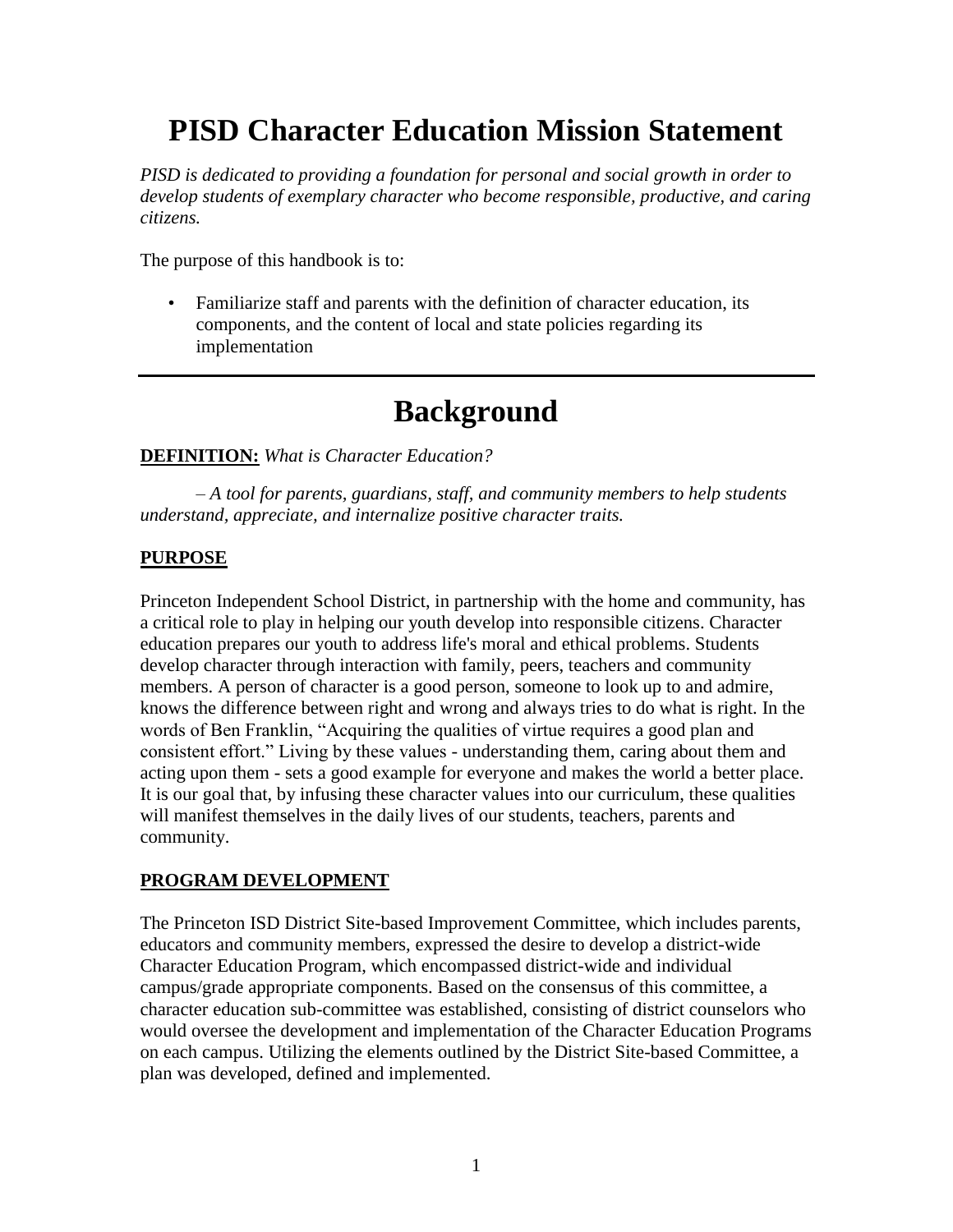#### **DISTRICT POLICY FOR CHARACTER EDUCATION**

Princeton ISD 043911

#### SPECIAL PROGRAMS: OTHER INSTRUCTIONAL INITIATIVES EHBK (LEGAL)

**CHARACTER** EDUCATION The District may provide a character education program, which must:

- 1. Stress positive character traits, such as:
	- a. Courage;
	- b. Trustworthiness, including honesty, reliability, punctuality, and loyalty;
	- c. Integrity;
	- d. Respect and courtesy;
	- e. Responsibility, including accountability, diligence, perseverance, and self-control;
	- f. Fairness, including justice and freedom from prejudice;
	- g. Caring, including kindness, empathy, compassion, consideration, patience, generosity, and charity;
	- h. Good citizenship, including patriotism, concern for the common good and the community, and respect for authority and the law; and
	- i. School pride;
- 2. Use integrated teaching strategies; and
- 3. Be age appropriate.

In developing or selecting a character education program under this section, the District shall consult with a committee selected by the District that consists of parents of District students, educators, and other members of the community, including community leaders.

The provisions above do not require or authorize proselytizing or indoctrinating concerning any specific religious or political belief.

*Education Code 29.906*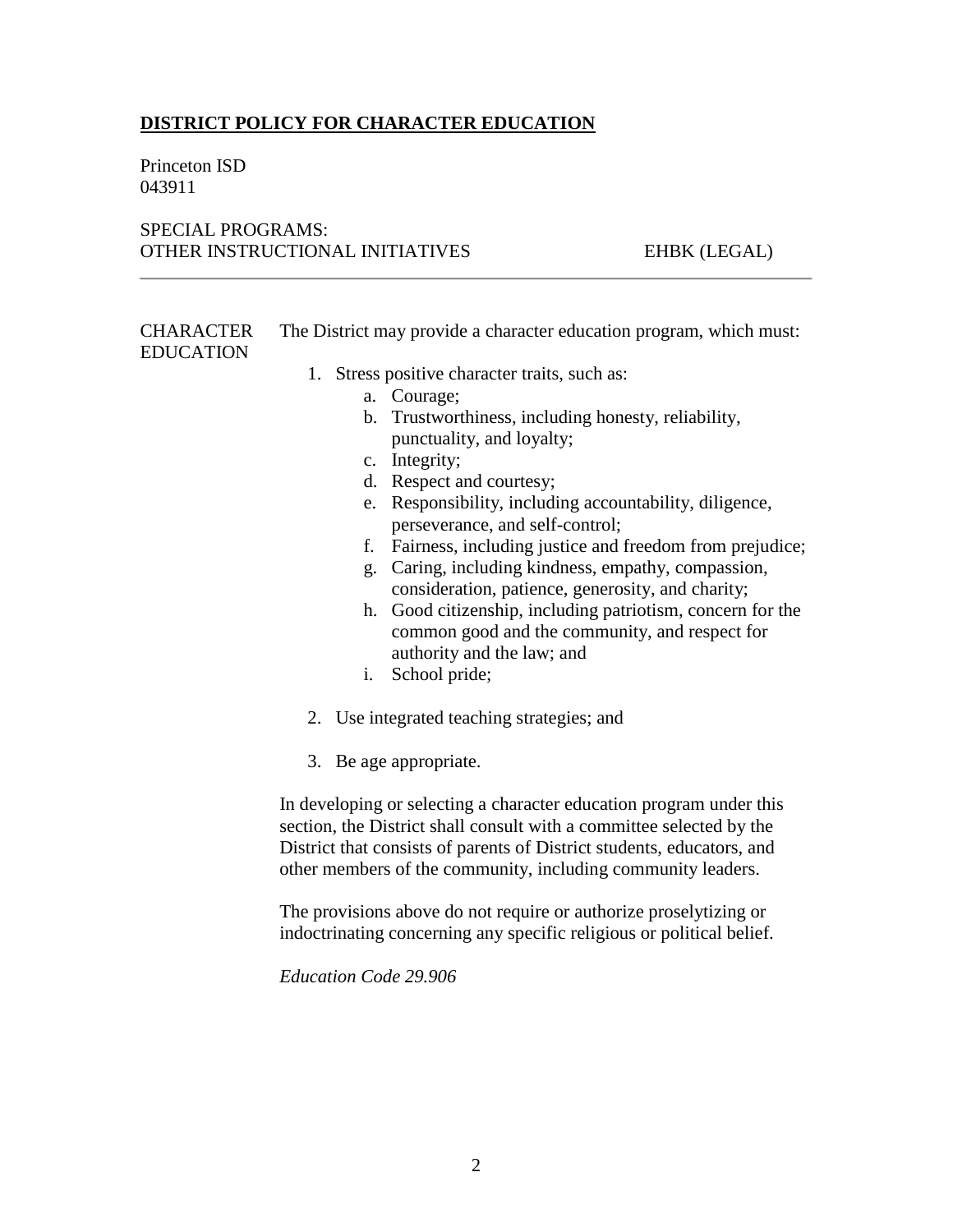#### **STATE POLICY FOR CHARACTER EDUCATION**

#### **Texas Education Code**

House Bill 946, passed by the 77th Texas Legislature, 2001, and signed into law by Governor Rick Perry, permits school districts to implement character education programs for students. Programs offered under **[Texas Education Code §29.906](http://www.capitol.state.tx.us/statutes/docs/ED/content/htm/ed.002.00.000029.00.htm#29.906.00)** must meet the following criteria: 1) stress positive character traits as outlined in the bill; 2) use integrated teaching strategies; and 3) be age appropriate. Districts are also required to consult with parents of students, educators, and members of the community, including community leaders, in selecting a character education program. The bill does not require or authorize the proselytization or indoctrination of any specific religious or political belief.

The Texas Education Agency is required to maintain a list of character education programs that meet the above criteria. Every year the Agency will designate each school as a Character Plus School that provides a program that meets the criteria and is approved by a committee as defined in the bill.

#### § 29.906. CHARACTER EDUCATION PROGRAM.

(a) A school district may provide a character education program.

(b) A character education program under this section must:

(1) stress positive character traits, such as:

(A) courage;

(B) trustworthiness, including honesty, reliability,

punctuality, and loyalty;

- (C) integrity;
- (D) respect and courtesy;
- (E) responsibility, including accountability,

diligence, perseverance, and self-control;

(F) fairness, including justice and freedom from prejudice;

(G) caring, including kindness, empathy, compassion, consideration, patience, generosity, and charity;

(H) good citizenship, including patriotism, concern for the common good and the community, and respect for authority and the law; and

(I) school pride;

- (2) use integrated teaching strategies; and
- (3) be age appropriate.
- (c) In developing or selecting a character education program under this section, a school district shall consult with a committee selected by the district that consists of:
	- (1) parents of district students;
	- (2) educators; and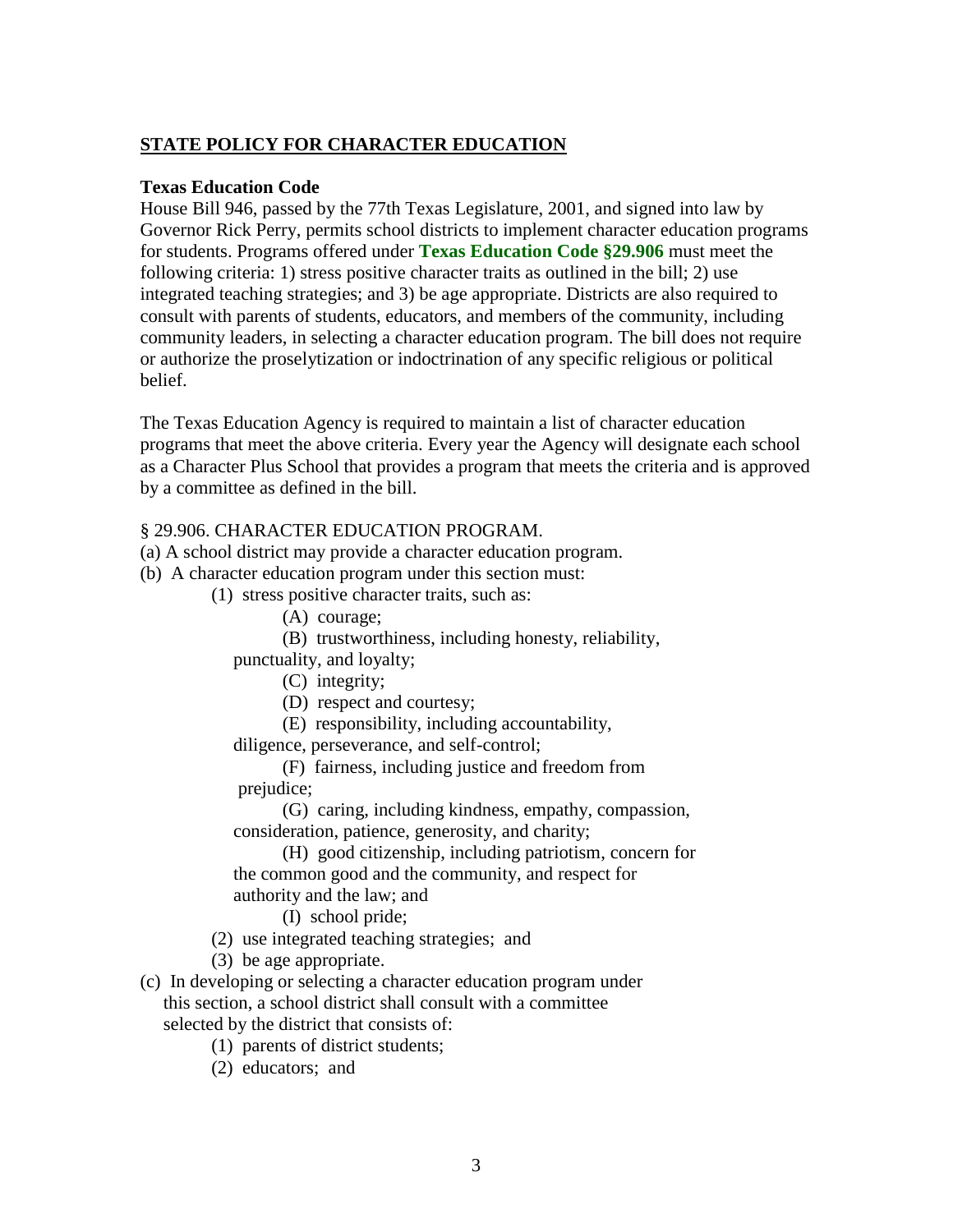(3) other members of the community, including community leaders.

- (d) This section does not require or authorize proselytizing or indoctrinating concerning any specific religious or political belief.
- (e) The agency shall:

(1) maintain a list of character education programs that school districts have implemented that meet the criteria under Subsection (b);

(2) based on data reported by districts, annually designate as a Character Plus School each school that provides a character education program that:

(A) meets the criteria prescribed by Subsection (b); and

(B) is approved by the committee selected under Subsection (c); and

(3) include in the report required under Section 39.182:

(A) based on data reported by districts, the impact of character education programs on student discipline and academic achievement; and

(B) other reported data relating to character education programs the agency considers appropriate for inclusion.

(f) The agency may accept money from federal government and private sources to use in assisting school districts in implementing character education programs that meet the criteria prescribed by Subsection (b).

Added by Acts 2001, 77th Leg., ch. 478, § 1, eff. June 11, 2001. Renumbered from V.T.C.A., Education Code § 29.903 by Acts 2003, 78th Leg., ch. 1275, § 2(18), eff. Sept. 1, 2003.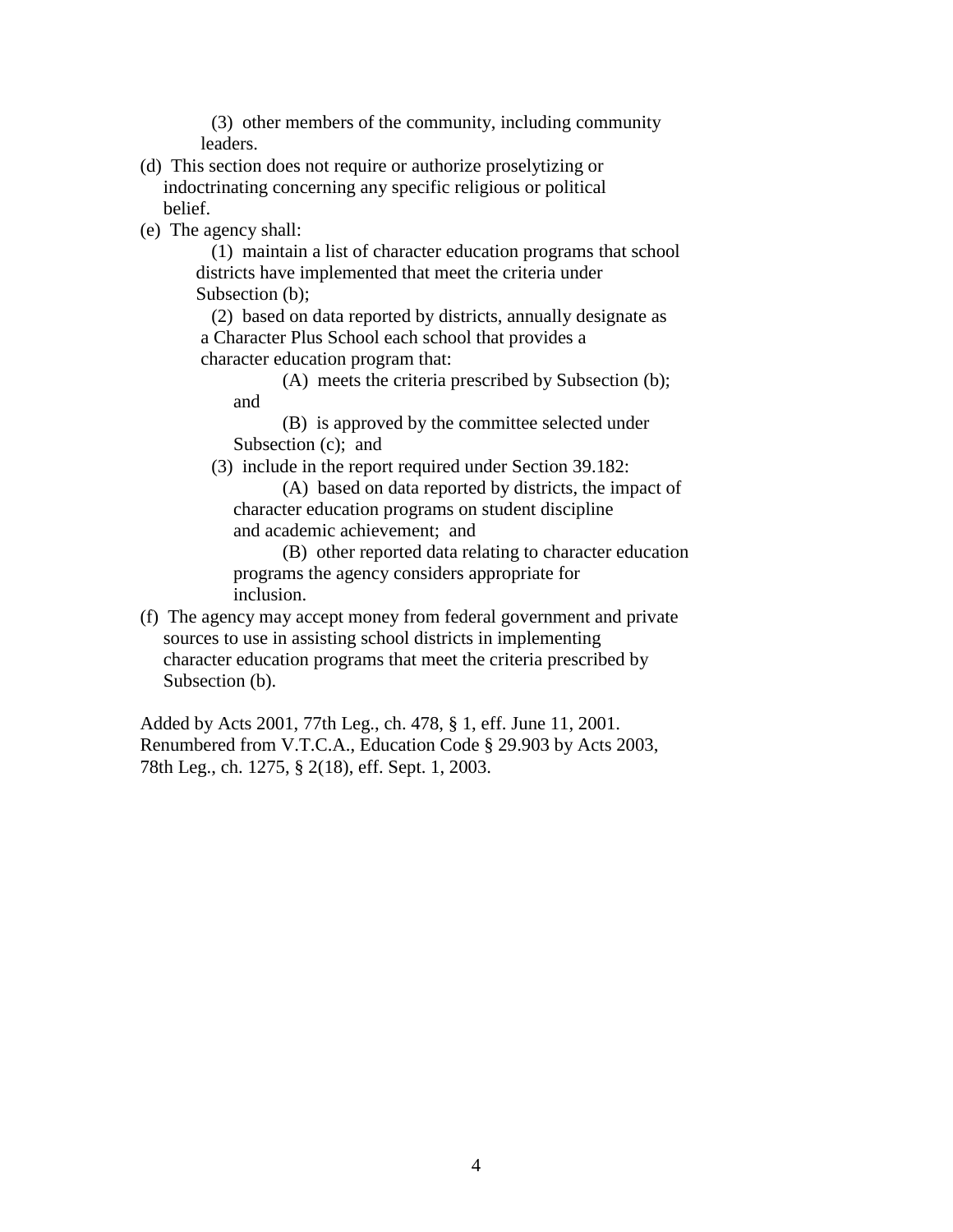### **Program Overview**

#### **DISTRICT-WIDE PROGRAM COMPONENTS**

**1. Implementation:** The PISD Character Education Program shall be implemented district-wide beginning with the 2007-2008 school year.

**2. Positive Character Traits / Universal Values:** All PISD campuses shall adopt the *Six Pillars of Character* from the *Character Counts Program*, emphasizing one character trait per six weeks as described below:

| Trustworthiness                    | 1st Six Weeks             |
|------------------------------------|---------------------------|
| Respect                            | $2nd$ Six Weeks           |
| $\omega$ <sub>Responsibility</sub> | $3^{\text{rd}}$ Six Weeks |
| Fairness                           | $4th$ Six Weeks           |
| Caring                             | 5 <sup>th</sup> Six Weeks |
| Citizenship                        | 6th Six Weeks             |

*Character Counts Resources:* **<http://www.charactercounts.org/>**

**3. Curriculum Integration:** Because character education is not a separate subject but rather connects to all of life, it shall be integrated into the daily curriculum in a meaningful way through selected teachable moments that correspond with the content being taught throughout the course of the year.

**4. School-wide Activities:** Each campus shall include character education in activities outside of the classroom such as assemblies, contests, and announcements.

**5. Student Involvement:** Each campus shall provide opportunities for students to participate in the planning and implementation of campus & district-wide character education activities.

**6. Student Recognition:** Each campus shall adopt a process for recognizing students who display good character traits.

**7. Parent and Community Involvement:** Campuses will pursue partnerships with parents, local businesses, community, and city agencies to help promote positive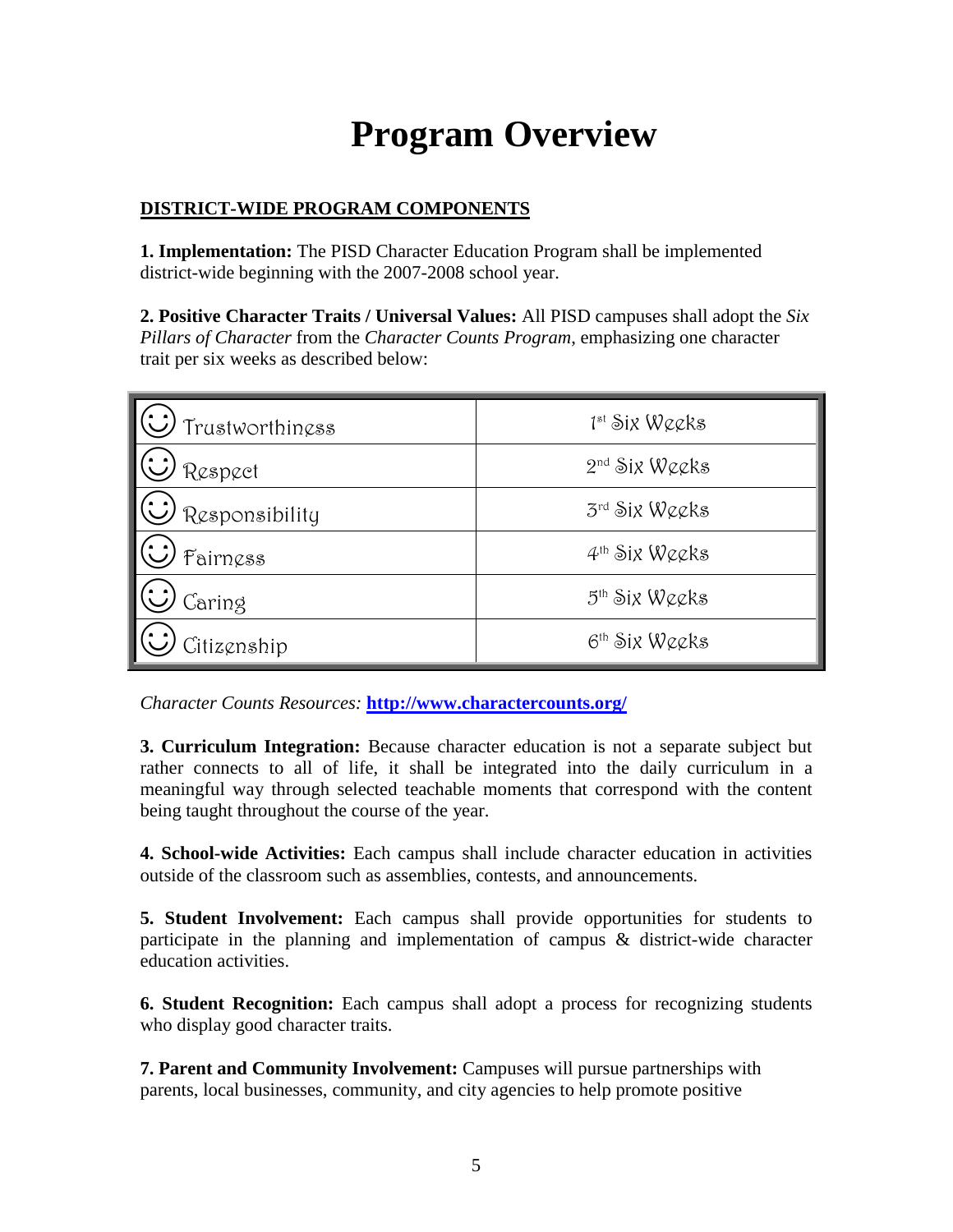character education and support district-wide implementation. Each campus shall adopt a method to inform parents and the community about character education activities at school such as newsletters, calendars, websites, and student handbooks and suggest ways in which parents can become involved in the home or at school.

**8. District Evaluation:** The PISD Character Education Program shall be included in the District Improvement Plan and shall be reviewed and evaluated by the District Improvement Committee each year.

#### **CAMPUS SPECIFIC PROGRAM COMPONENTS**

**1. Implementation:** School Site Counselors will introduce, monitor and evaluate campus implementation of the PISD Character Education Program.

**2. Campus Specific Components:** Each campus shall develop and implement their own personalized Character Education Program which: 1) includes individualized components that vary in implementation approaches and activities based on student/campus needs and age appropriateness, 2) is aligned with the district-wide focus on *Character Counts,* and 3) meets the requirements listed under *District-wide Elements.* 

**3. Campus Evaluation:** The PISD Character Education Program shall be included in each Campus Improvement Plan and shall be reviewed and evaluated by the Campus Improvement Committee each year.

#### **PARENT AND COMMUNITY INVOLVEMENT**

Princeton ISD embraces the concept that the education of students is a partnership with parents and community. Parents must receive information related to program objectives and activities, which support the school process.

Parents and community members are invited to be part of Princeton ISD Site-Based Decision Committee. District/Campus improvement plans will address the needs of the Dyslexic student.

Parents are involved in every phase of the Dyslexia Program, including referral, screening, and placement

#### **ADDITIONAL INFORMATION**

For further information on this or any program offered at Princeton ISD, please contact the following personnel:

| Jackie Hendricks.<br>Assistant Superintendent of Instruction | $(469)$ 952-5400 |
|--------------------------------------------------------------|------------------|
| Campus Principal or Counselor                                | $(469)$ 952-5400 |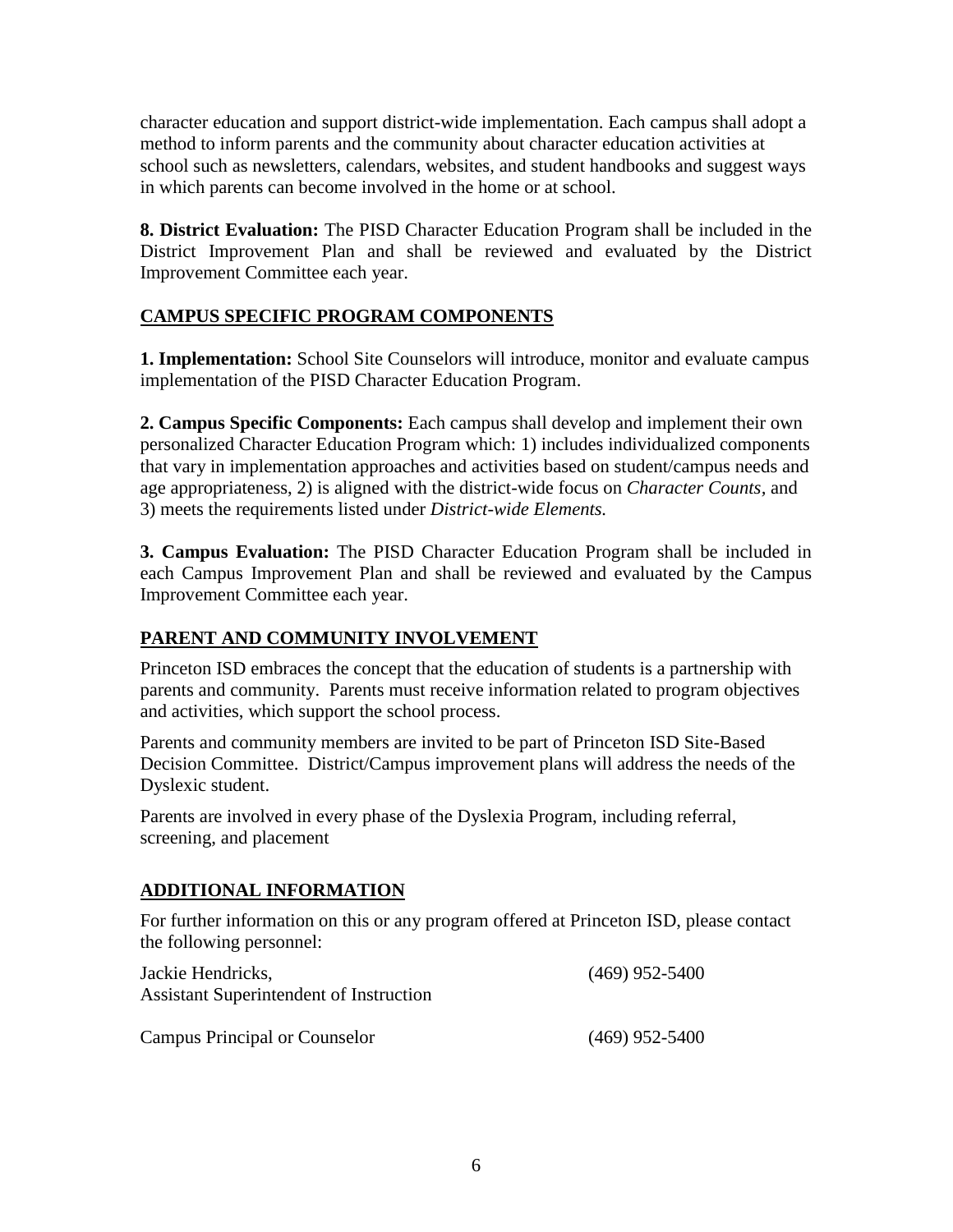### **Resources**

### *The Six Pillars of Character from Character Counts*

### **Trustworthiness**

Be honest • Don't deceive, cheat or steal • Be reliable — do what you say you'll do • Have the courage to do the right thing • Build a good reputation • Be loyal — stand by your family, friends and country

### **Respect**

Treat others with respect; follow the Golden Rule • Be tolerant of differences • Use good manners, not bad language • Be considerate of the feelings of others • Don't threaten, hit or hurt anyone • Deal peacefully with anger, insults and disagreements

### **Responsibility**

Do what you are supposed to do • Persevere: keep on trying! • Always do your best • Use selfcontrol • Be self-disciplined • Think before you act — consider the consequences • Be accountable for your choices

### **Fairness**

Play by the rules • Take turns and share • Be open-minded; listen to others • Don't take advantage of others • Don't blame others carelessly

## **Caring**

Be kind • Be compassionate and show you care • Express gratitude • Forgive others • Help people in need

### **Citizenship**

Do your share to make your school and community better • Cooperate • Get involved in community affairs • Stay informed; vote • Be a good neighbor • Obey laws and rules • Respect authority • Protect the environment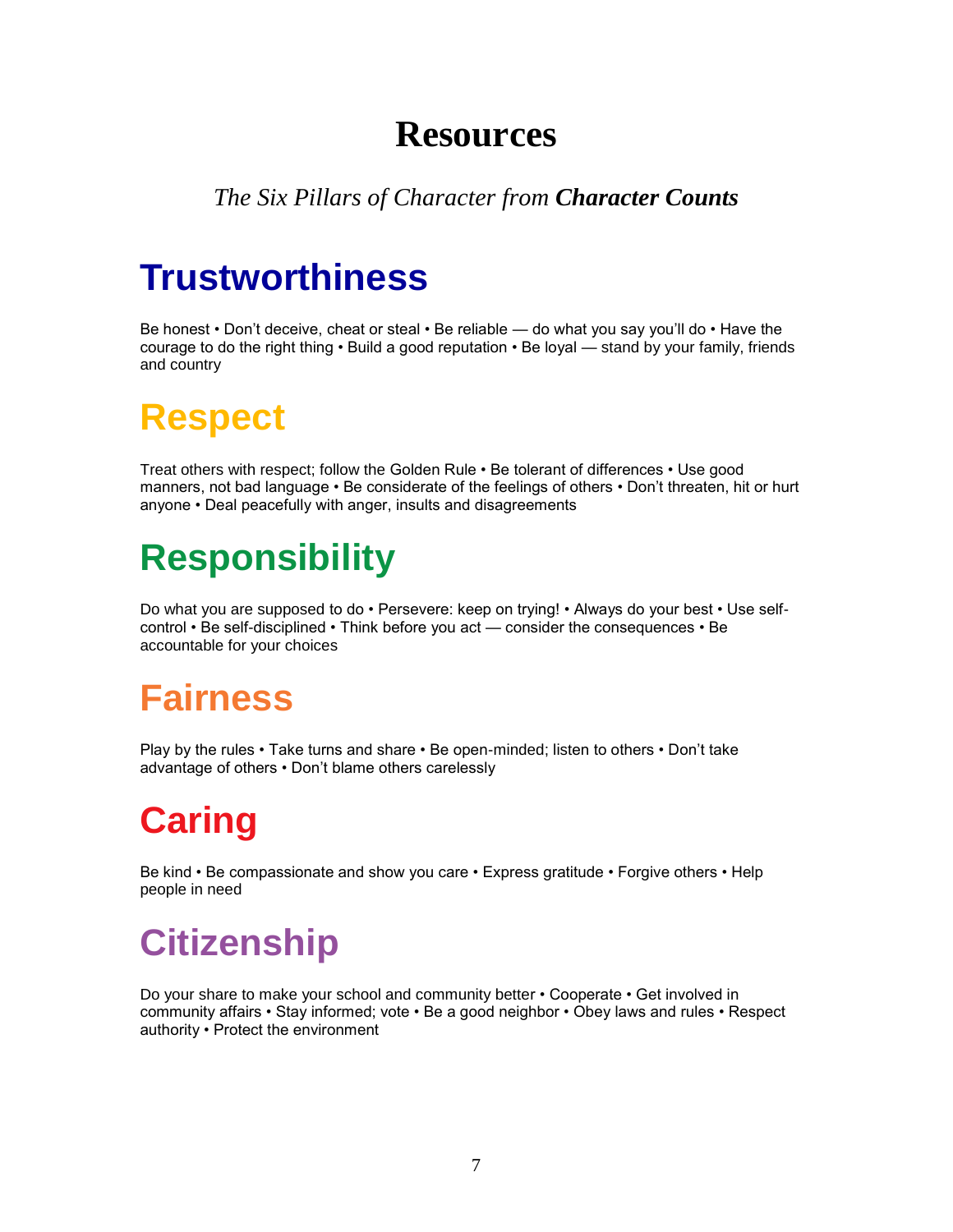### *Classroom Applications:*

#### **100 WAYS TO PROMOTE CHARACTER EDUCATION**

1. Hang pictures of heroes and heroines in halls and classrooms.

2. Institute a student tutoring program.

3. Promote service clubs with real missions for the school community.

4. Be vigilant about preventing and stopping scapegoating of one child by other children.

5. Create recognition programs that acknowledge something besides academic, athletic, or artistic achievement.

6. Seriously and thoughtfully grade student behavior and contribution to the community.

7. Create a code of behavior for your classroom (and school) to which students and teacher agree.

8. Invite parents to observe and contribute to your classroom.

9. Choose a personal motto and share it with your students.

10. Promote a "virtue of the month," study it and give an award to the student who makes the greatest progress in that virtue.

11. Share a personal hero and tell the students why he or she is your hero.

12. Regularly weave into your discussion of stories and history and other subjects asking, "what's the right thing to do?" and follow up with a discussion.

13. Help students to see that the "good" in students is more than academic success.

14. Treat ethical issues like other intellectual issues -- get the facts, gather evidence, weigh consequences, make a decision.

15. Structure opportunities for your students to do service in the community.

16. Lead by example. For instance, pick up the discarded piece of paper in the hall. Clean the chalkboard out of respect for the next teacher.

17. Don't allow unkindness of any kind in your classroom.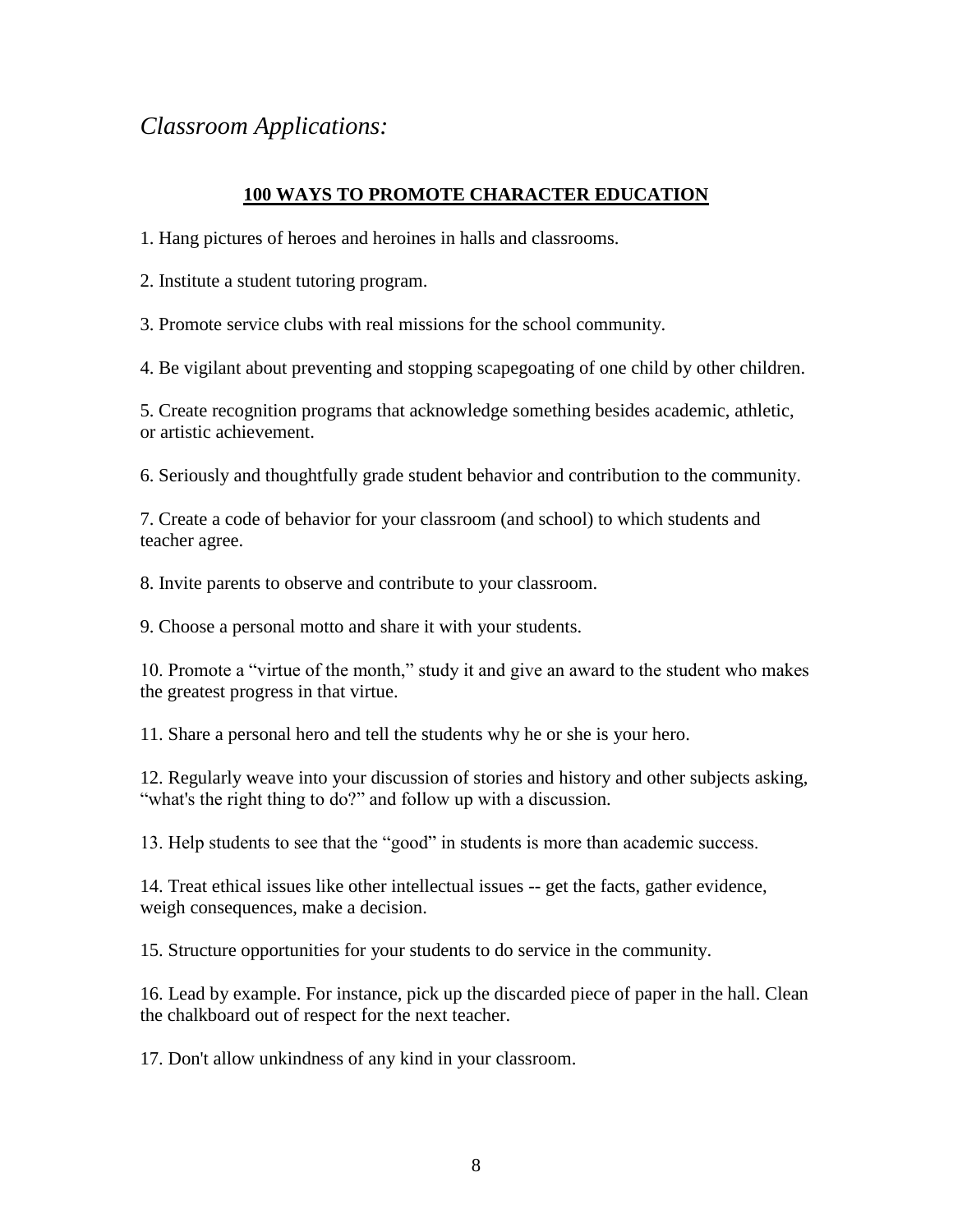18. Don't permit swearing, vulgar or obscene language in classrooms or anywhere on school property.

19. Involve parents in student misbehavior through notes, calls, and visits.

20. Write, call, or visit parents to praise their child.

21. Make it clear that students have a moral responsibility to work hard in school.

22. Use ethical language with faculty colleagues... "I have a responsibility to...," "the courage of her convictions caused her to...," "my neglect led him to..."

23. Include the study of "local heroes" in your social studies classes.

24. Institute an honor system for test-taking and homework assignments.

25. Create a charity. Collect donations and have the students decide on their distribution.

26. Reinforce the moral authority of parents, urging students to take their moral problems to their parents. Discuss with students why this is sometimes difficult.

27. Have sayings on the wall that encourage good character, such as, "don't wait to be a great person; start now!"

28. Share stories of ethical conflict, especially ones involving students in their present setting. Don't hesitate to write it and have them struggle to put their views on paper.

29. Celebrate birthdays of heroes and heroines with observance and/or discussion of their accomplishments.

30. Have students write their own sayings of significance and display on walls.

31. Reward students for bringing in articles about ethics and moral issues. Use them in class discussion.

32. Discuss campus "issues of character" on a regular basis (vandalism, good deeds, etc.)

33. Make classroom expectations clear, and hold students accountable for them.

34. Strive to be consistent in dealings with students; avoid allowing personal feelings to interfere with fairness.

35. Admit mistakes and seek to correct them. Expect and encourage students to do the same.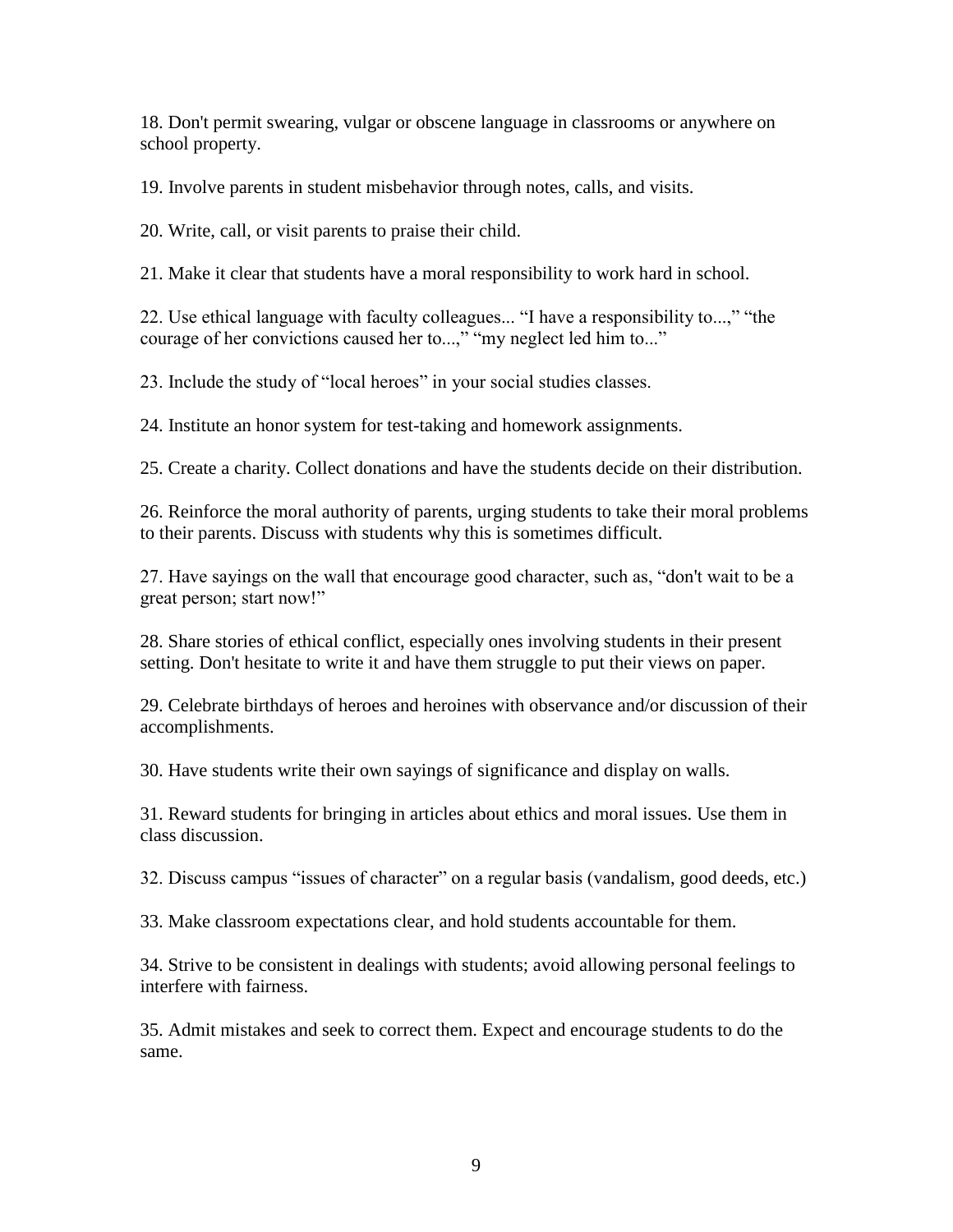36. Read aloud a "Two-Minute Story" everyday to begin or end the school day. Choose stories that are brief, yet value-centered.

37. Consider ethical implications when establishing classroom and school policies and procedures; be aware of what messages they send to students.

38. Explain the reasons for a particular school or classroom policy, action, or decision. Help students to understand "why", not just "what".

39. Have students discuss the ethical and character-developing elements of being a good student.

40. Teach your students about competition, helping them to see when it is valuable and when it is not.

41. Talk to your students about why you're a teacher. Explain how you understand the responsibility and importance of teaching.

42. Let your students know about your community service. Tell them about volunteering in a food bank, coaching Little League, or teaching religion at your temple or church.

43. Teach students to analyze the media critically. To what extent do their messages encourage living a life of character?

44. Bring recent high school graduates back to talk about their successful transitions to college, work, or the military. Ask them how good moral habits have helped in their adjustment.

45. Invite local adults to talk about how they have integrated the concept of character into their adult lives.

46. Help reinforce students' empathy. Ask them questions like, "how would you feel if no one would play with you?" of "How would you feel if someone made fun of your name because they thought it was strange sounding?"

47. When conflicts arise at school, teach students the importance of respect, openmindedness, privacy and discretion. Do not allow conversations that are fueled by gossip or disrespect.

48. Overtly teach courtesy. Teach students how to listen attentively to other students and adults, and to avoid interrupting people.

49. Read and discuss biographies of accomplished individuals. For students in upper grades; encourage them to be discerning, seeing that an individual may have flaws but still be capable of much admirable action.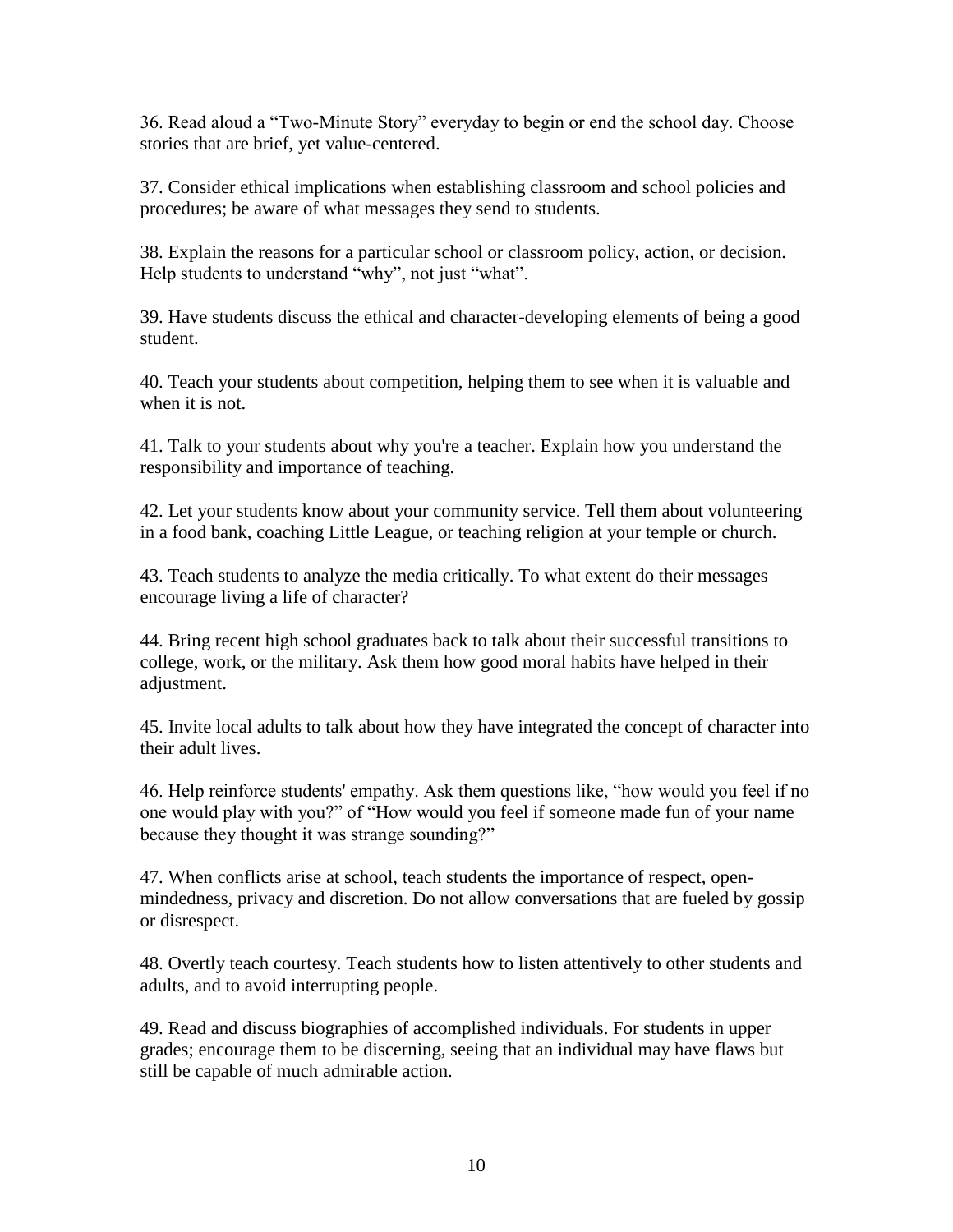50. Assign older students to assist younger ones, such as seniors paired with freshman, to show them the school.

51. Emphasize from the first day of class the importance of working hard and striving for certain standards of achievement.

52. Encourage high school students to become more active in their community by attending city, town, or school board meetings.

53. During the election season, encourage students to research the candidates' positions.

54. Encourage high school students to volunteer for voter registration drives, and, if eligible, to vote.

55. Teach students how to write thank-you notes. As a class, write thank-you notes to people who have done thoughtful things for the students.

56. Give students sufficient feedback when evaluating their work. Demonstrate to students that you are making an effort to communicate to them how they are succeeding and how they can improve.

57. Have older students sponsor a pot luck supper for their parents. Have students cook, decorate, serve and clean up.

58. Begin a monthly "gift-giving" from your class. Have the class perform some service to the school, such as decorating a hallway.

59. Work together as a class or school to clean classrooms or school grounds on a regular basis.

60. Demonstrate your respect for other religions and cultures. Talk to students about the moral imperative to act justly toward others.

61. Stand up for the "underdog," when he or she is being treated unfairly. Use this as a teaching moment.

62. Have children in self-contained classrooms take turns caring for their class pets, taking them home on weekends or holidays. Talk to them about the need to care for other living creatures.

63. Start or expand a class or school recycling program. Talk about the general principles of carefully using what you have, and not wasting.

64. Highlight certain programs in your school, such as S.A.D.D. or the National Honor Society, that may already be emphasizing character.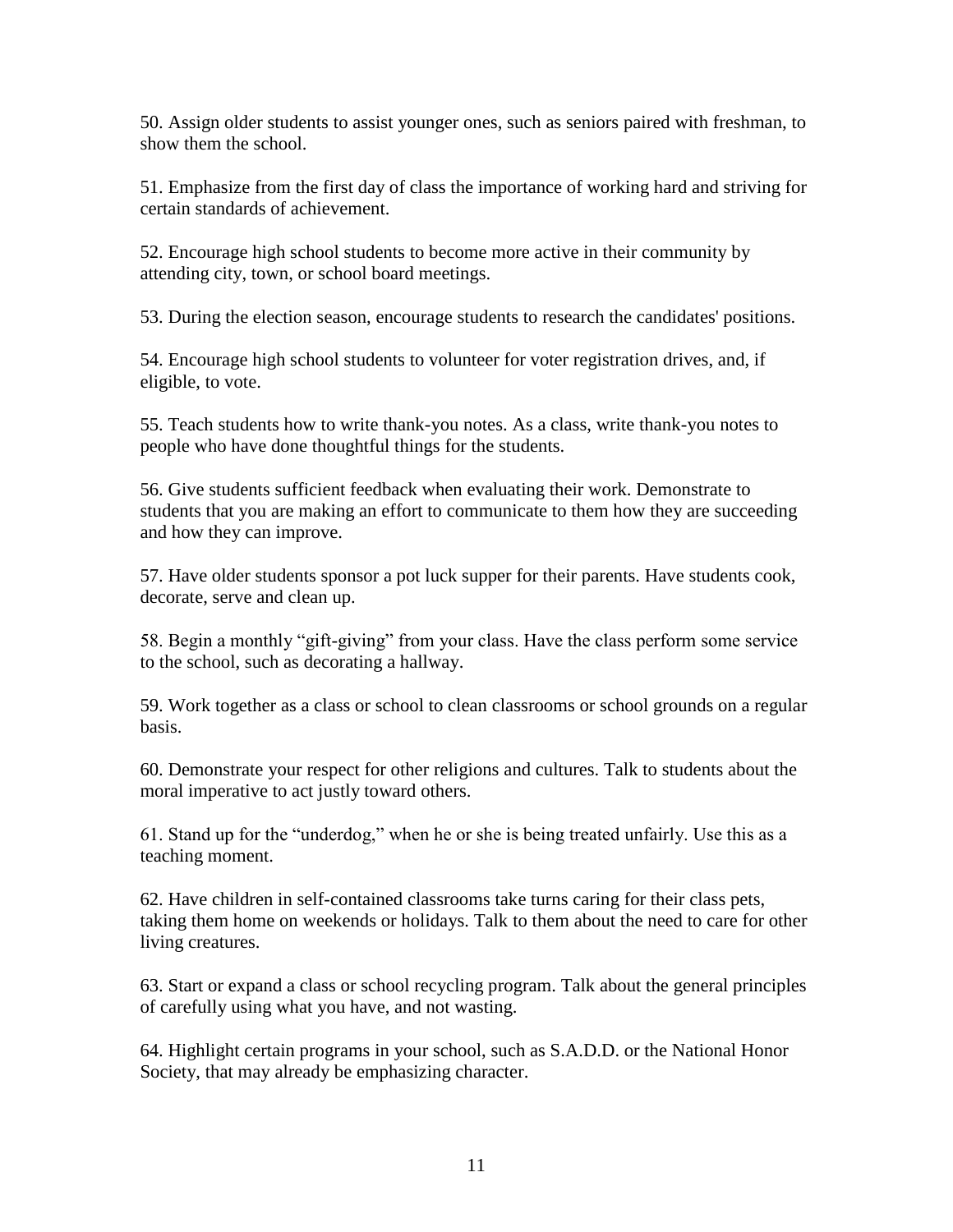65. Have students volunteer to clean up their community. With parental support, encourage students to build a community playground, pick up litter, rake leaves, grow plants, paint a mural on the side of a building, or clean up a local beach.

66. Dust off the school song (alma mater). Teach students, especially the newest ones, the words; talk about their meaning, and include it in every school activity.

67. If your school doesn't have a school song, sponsor some sort of contest for students to write one. As a school community, talk about what kinds of ideas should be included in the school song.

68. Emphasize and teach the significance of school rituals. Talk about the importance of recognizing certain rites as a community and properly acknowledging them.

69. Encourage students to look in on elderly or sick neighbors, particularly during harsh winter months.

70. Start a pen pal exchange between your students and students from a distant state or country. Share the information your students learn about their pen pals' lives. Encourage discussion about how life must be like living in that community.

71. Use the curriculum to teach character. For example, in language arts class, have students assume a character's point of view and write about it. Regularly ask questions requiring students to "walk in someone else's shoes."

72. Use constructive criticism, tempered by compassion. Help students do the same with each other.

73. Emphasize good sportsmanship in sports, games and daily interaction with others.

74. When making school policy, allow students participation and responsibility in some decisions. Have them research the various ramifications of different policies and present their findings to the administrators and faculty for discussion.

75. Collect interesting, thought provoking quotes worthy of reflection, discussion, and writing, such as, "the truth never becomes clear as long as we assume that each one of us, individually, is the center of the universe," (Thomas Merton). Ask students to do the same.

76. Develop a list of suggested readings in character education that teachers and administrators can use as resources.

77. Develop a school motto.

78. Institute a character honor roll.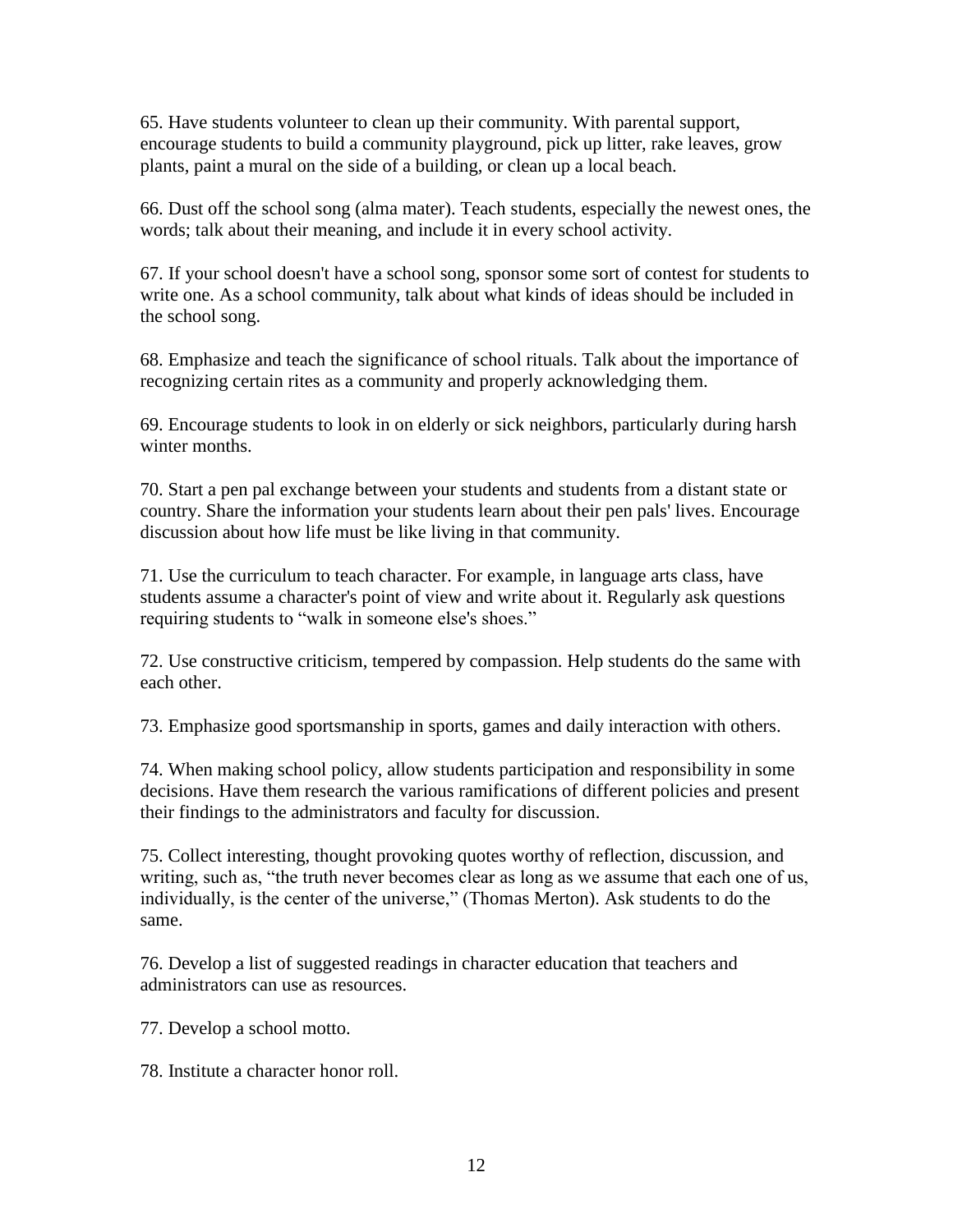79. Foster the development of student's self-esteem by providing opportunities for genuine academic and social challenge and achievement.

80. Include in faculty/staff meetings and workshops discussions of the school's "moral climate," and the desired goals for the moral life of the school.

81. Develop a "School Code of Ethics." Refer to it in all school activity and policy. Disseminate it to all school members. Display it prominently throughout the building.

82. Begin an "exchange network" or "bulletin board" by which teachers and administrators can, share their own "100 Ways to Promote Character Education."

83. Include anecdotes of commendable student behavior in the school newsletter to parents.

84. Start a school scrapbook, with photos, news stories and memorabilia reflecting the school's history and accomplishments. Include all school members in contributing to and maintaining the collection. Show it off to school visitors.

85. Publicly recognize the work and achievements of the school's "unsung heroes--" the custodians, repairmen, secretaries, cafeteria workers and volunteers -- who keep things running every day.

86. Assign reasonable amounts of homework that stimulates and challenge students while teaching the importance of self-discipline and perseverance in learning.

87. Design a school pledge that students recite weekly. Include it in school documents, especially those intended for parents.

88. Institute a dress code, explaining its role in promoting an educational environment conducive to learning.

89. Use homeroom periods for activities that develop community and cohesion among students, and a sense of attachment to their school.

90. Create opportunities for parents and students to work together on a school project: for example, a dance, symposium, dinner or field trip.

91. Be attentive to the physical appearance of the building. Involve all school members in the shared responsibility of general cleanliness and order.

92. Seek ways to involve businesses in the life of the school, perhaps through mentoring opportunities or partnerships with student groups.

93. Establish a newcomers' club for newly hired personnel and entering students.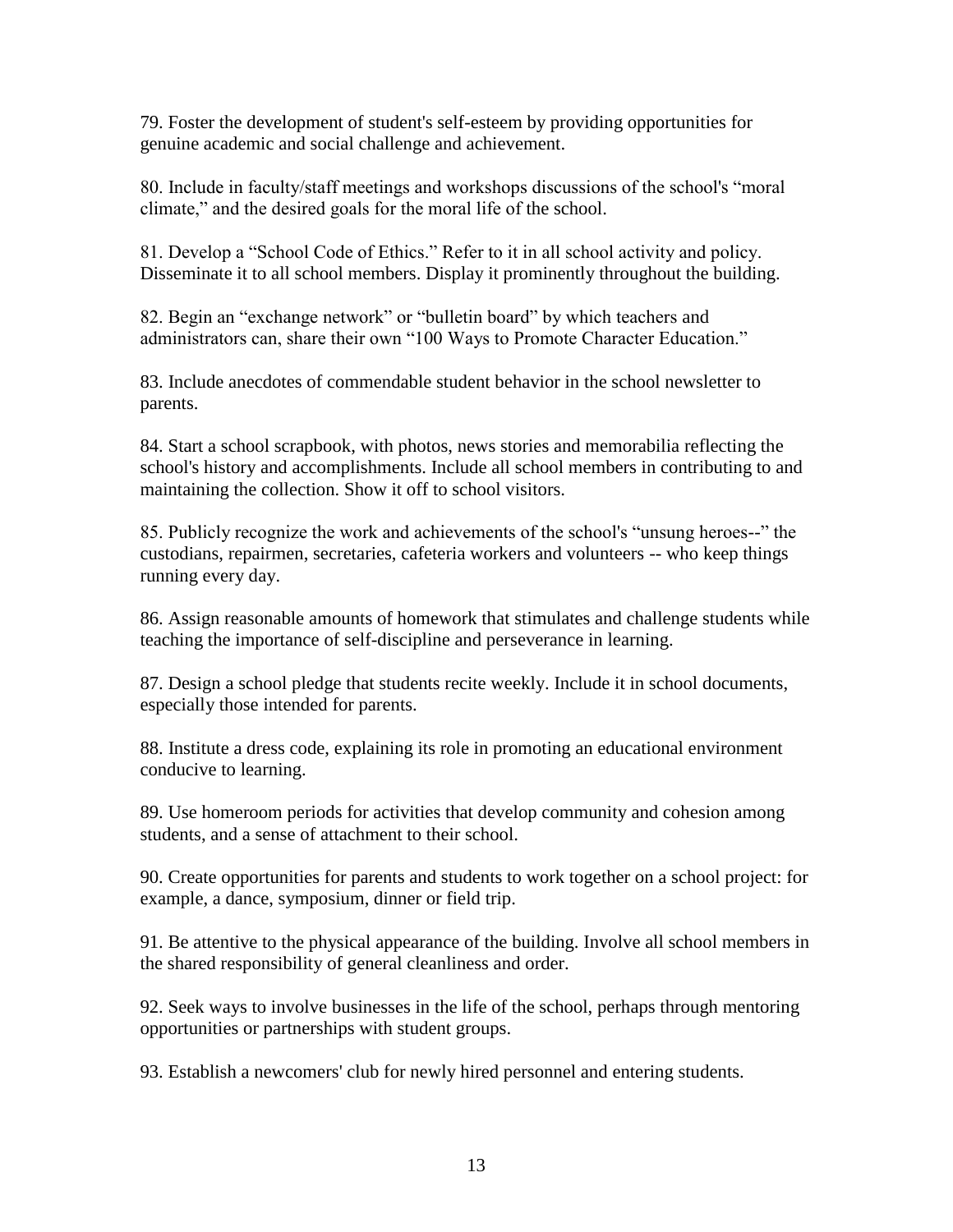94. Invite local employers to talk to students about the importance of good moral character in the world of work.

95. Have athletes and coaches collaborate to develop a code of ethics for athletics.

96. Sponsor a public forum on character education in your community.

97. Ask each school organization to design a logo symbolizing a character trait representative of the club's mission.

98. Provide a bimonthly occasion for teachers to gather with their colleagues and study a text of literature, history, philosophy or other subject area that bears on ethics.

99. Develop for parents a bibliography of books they can read with their children to stimulate conversation about good character.

100. Sponsor an after school reading club for students, with age-appropriate literature focused on enduring moral lessons.

*This list was compiled by the staff of the Center for the Advancement of Ethics and Character at Boston University, with input from numerous teachers and administrators. If you would like more information about the Center's membership program or the Character Education Network, please call the Center at 617-353-4568 or write to: Boston University Center for the Advancement of Ethics and Character, 605 Commonwealth Ave., Boston, MA 02215*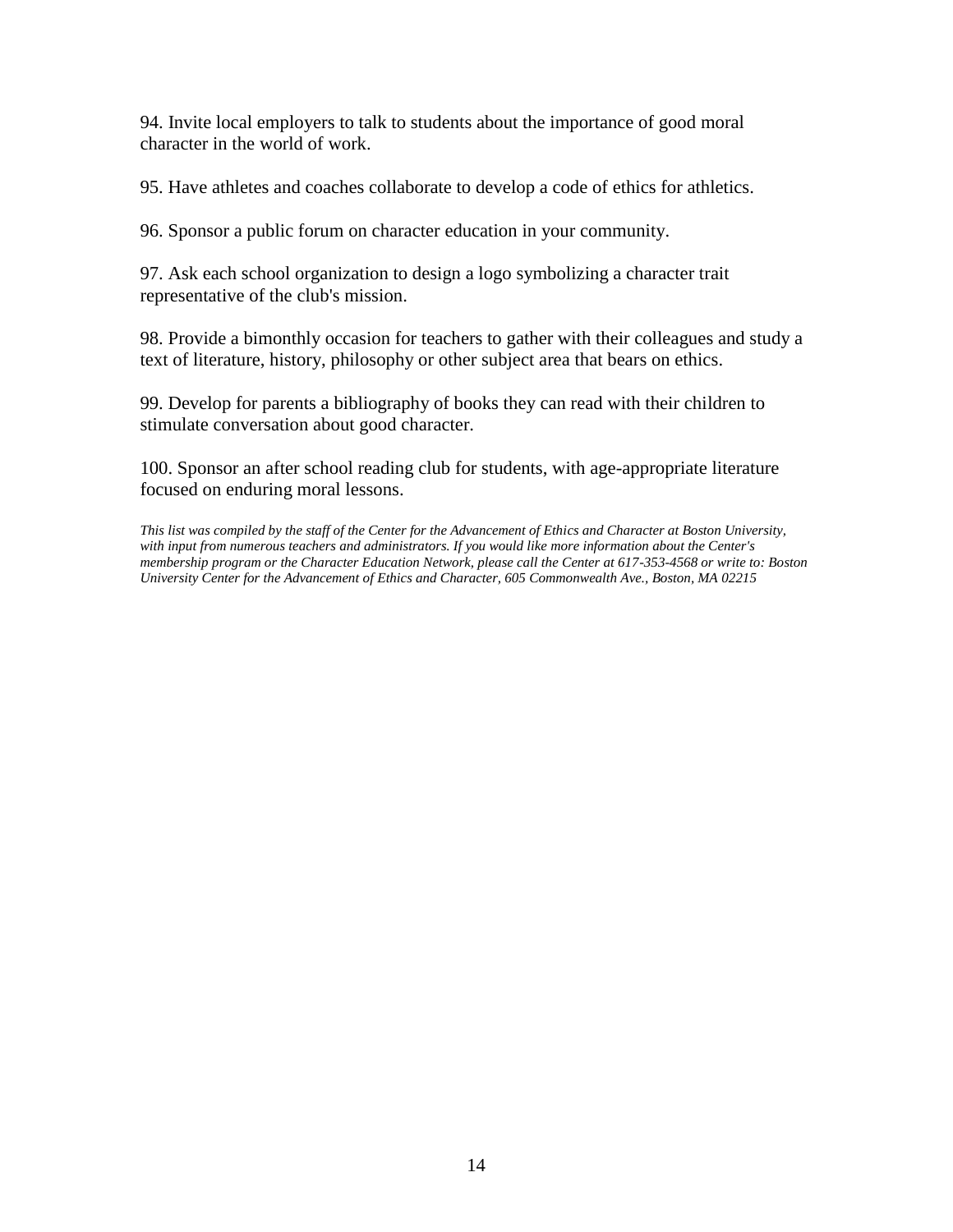#### *Parent Involvement*

#### **25 CHARACTER EDUCATION SUGGESTIONS FOR PARENTS**

The development of good character in children requires the efforts of both home and school, as well as those of community resources, such as religious and civic organizations. In an age when youth are increasingly influenced by the media and their peers, it is critically important that parents take an especially strong role in the children's moral development. The following recommendations are offered as food for thought.

#### **1. Be authentic.**

Model good character in the home. Parents who refuse to cheat on income tax returns or take unfair advantage of their neighbors will have greater credibility when they discuss responsible citizenship or fairness with their children. Hold yourself and other family members accountable to high standards of good character.

#### **2. Make clear statements about your values and beliefs to your children.**

Let them know where you stand on important issues. Be sure they understand the principles or the "why" behind your beliefs.

#### **3. Show respect for your spouse, your children, and other family members.**

Teach your children to treat others with courtesy and respect, to practice sensitivity and empathy.

#### **4. Model and teach your children good manners and insist that all family members use good manners.**

(please, thank you, etc.)

#### **5. Demonstrate and encourage healthy ways to resolve conflict both inside and outside your home.**

**6. Have family meals together** (without television) **as often as possible.** Even if the meal is a take-out order of fast food, try to sit down as a family to eat it. Use this as an opportunity to talk with your children and to listen to their concerns.

#### **7. Plan as many family activities as possible.**

Be sure to involve your children in the planning. Let them know that you value their recommendations. Have fun together!

#### **8. Do not provide access to drugs or alcohol for your children.**

Model appropriate behavior regarding alcohol and drugs.

#### **9. Worship together as a family.**

Recent studies verify that youth who have strong religious convictions are less likely to drop out of school or engage in delinquent behavior.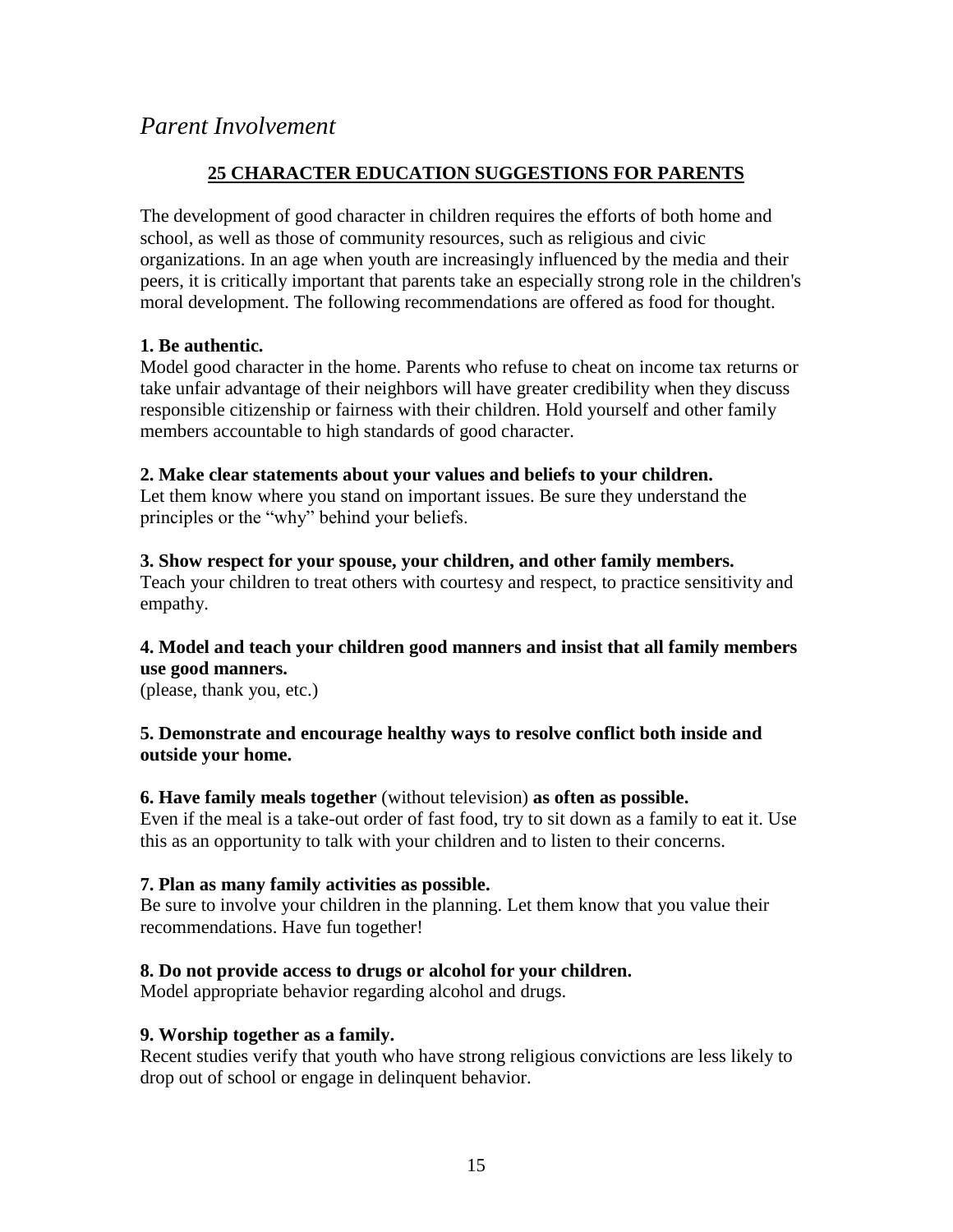#### **10. Plan family service projects or civic activities.**

Sample projects include volunteering at a shelter or soup kitchen, mowing the lawn for an elderly neighbor, taking a meal to a new neighbor, or working together on an environmental concern.

#### **11. Read to your children and keep good literature in the home.**

Much literature contains a rich source of material for character development.

#### **12. Limit your children's spending money.**

Help them to develop an appreciation for non-material rewards. Provide opportunities for them to work and to earn those things they desire.

#### **13. Discuss the holidays and their history.**

Use these opportunities to help your children appreciate the great figures in history and their contributions to our lives.. Have family celebrations and establish family traditions.

#### **14. Share your heroes with your children.**

Explain why you admire certain people and the specific character traits they possess.

#### **15. Use situations that occur (an incident at school, a television news report, a movie, etc.) to spark family discussions on important issues.**

Capitalize on the "teachable moment."

#### **16. Allow your children to solve their own day-to-day problems.**

Discuss options and offer encouragement, but avoid "taking over" unless it is necessary.

#### **17. Assign home responsibilities (taking out the trash, washing dishes, etc.) for all family members.**

Even very young children can be responsible for simple tasks. As children mature allow them to experience more and more opportunities to be responsible.

#### **18. Set clear expectations for your children and consistently hold them accountable for their actions.**

Make sure that they know the rules and consequences. When they break the rules, be sure that they experience appropriate consequences.

#### **19. Look for opportunities to reward wise decisions and desirable behavior, rather than focusing on the negative.**

#### **20. Provide positive activities (sports, hobbies, music lessons, service projects, scouts, etc.) and adequate supervision for your child.**

(Much of the substance abuse and inappropriate sexual behavior of adolescents occurs in homes when parents are away.)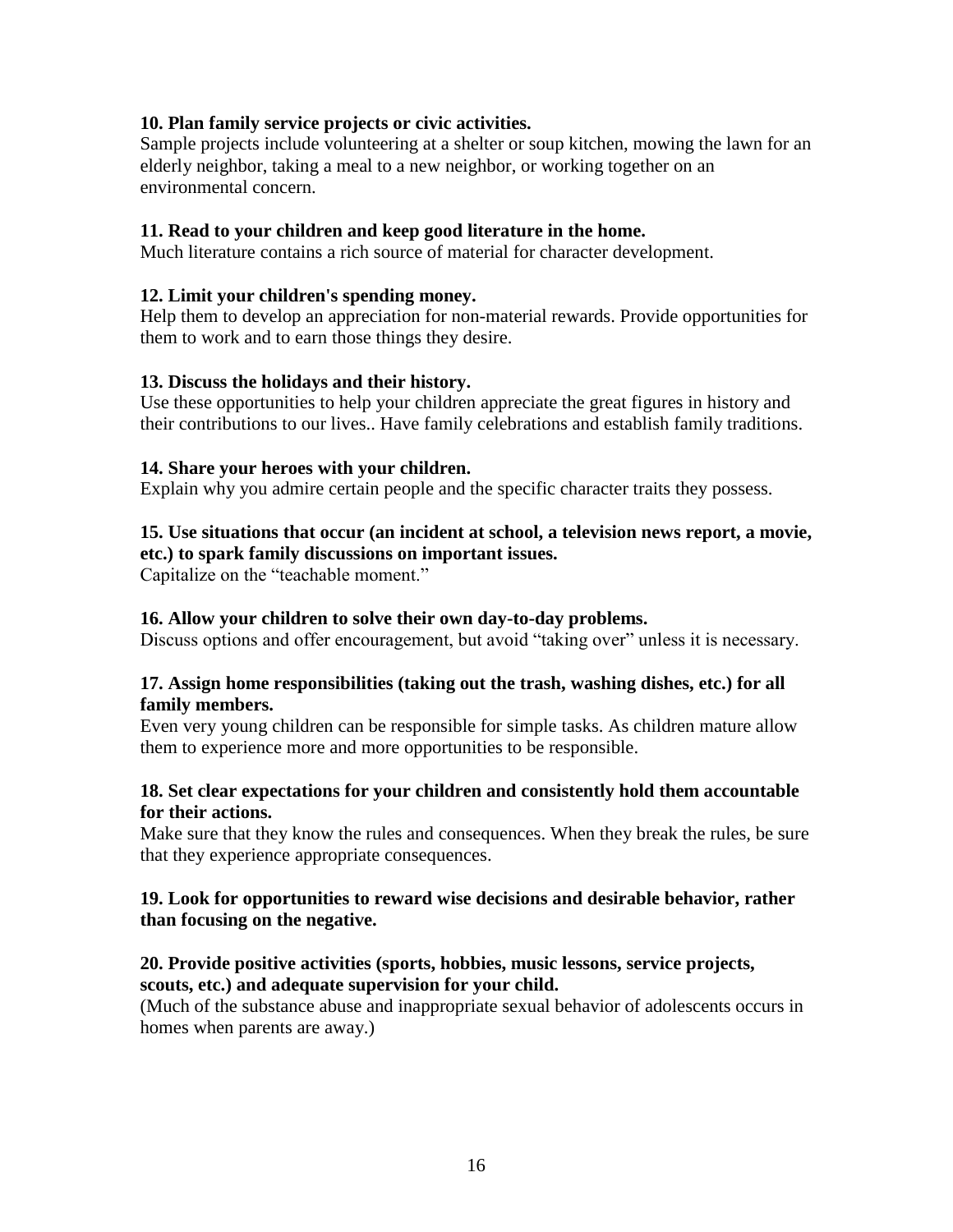#### **21. Learn to say no and mean it.**

Despite the child's protests, a parent's most loving act is often to stand firm and prohibit the child's participation in a potentially hurtful activity.

#### **22. Know where your children are, whom they are with, and what they are doing.**

At the risk of being accused of being "old-fashioned", insist on meeting their friends and their parents.

#### **23. Refuse to cover for your children or make excuses for their inappropriate behavior.**

For example, if your child skips class, let him or her suffer the consequences. Lying for the child sends a very powerful message about the parents' values.

#### **24. Pay attention to the television shows, videos, and movies that your children are watching.**

While there are some very fine materials available, there is also much harmful material easily accessible to our youth. If you learn that your child has viewed something that you find objectionable, candidly share your feelings and discuss why the material offends your values.

#### **25. Remember that you are the adult!**

Children don't need another buddy, but they desperately need a parent who cares enough to set and enforce appropriate limits for their behavior. Often, being able to say, "My dad won't let me..." provides a convenient escape for a student who really didn't want to participate in a questionable activity.

*These suggestions have been adapted by the Wake County public school system in Raleigh, North Carolina from lists compiled by the staffs at Burlington City Schools, Burlington, NC, and the Center for the Advancement of Ethics and Character, Boston University.*